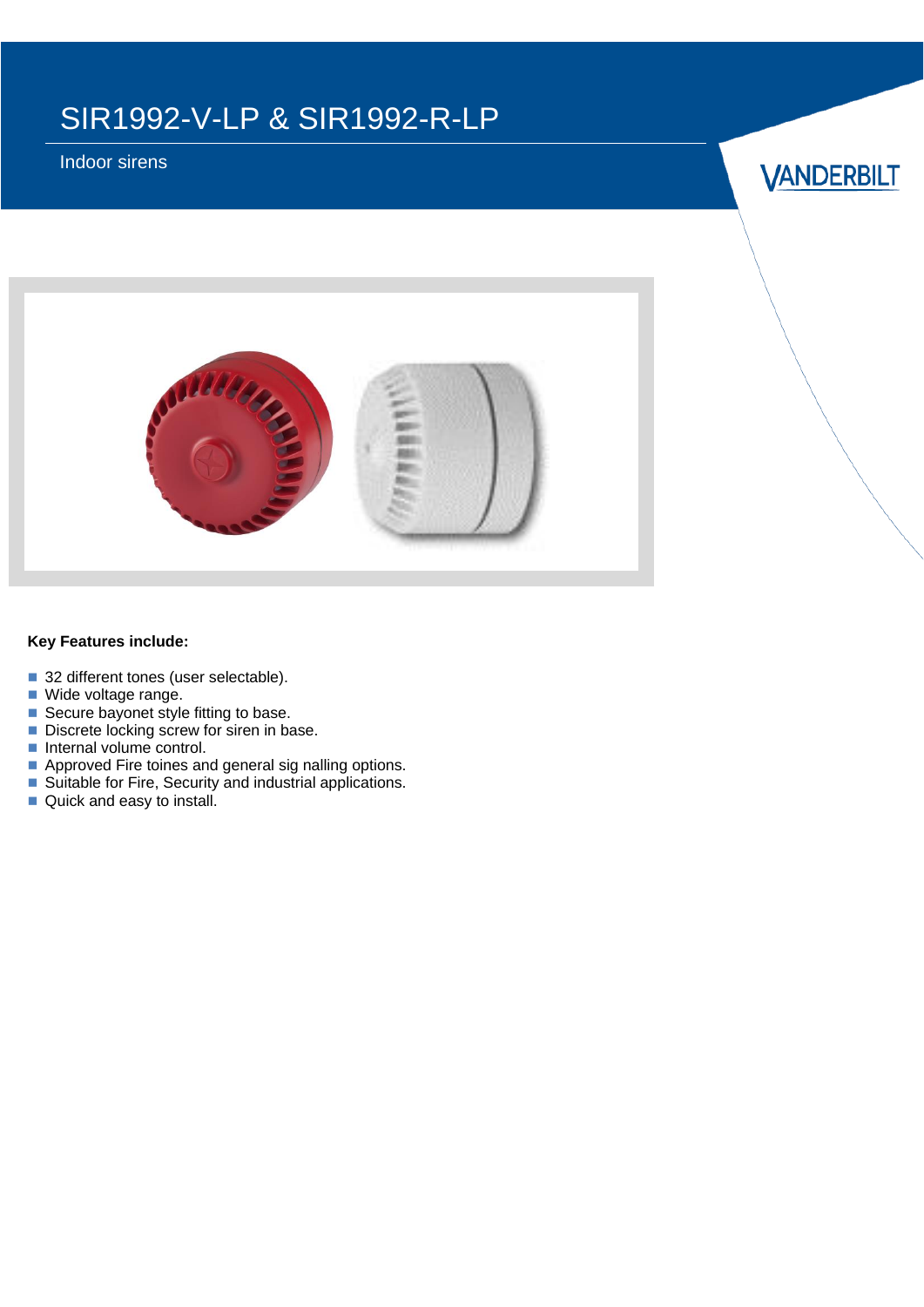# SIR1992-V-LP & SIR1992-R-LP

Indoor sirens



## **Description**

The SIR1992 is the market leading conventional sounder for fire alarm systems. It is also found in much wider applications such as security, general signalling and process alarms. The wide operating voltage and range of tones available to the user make this flexible sounder adaptable in diverse applications.